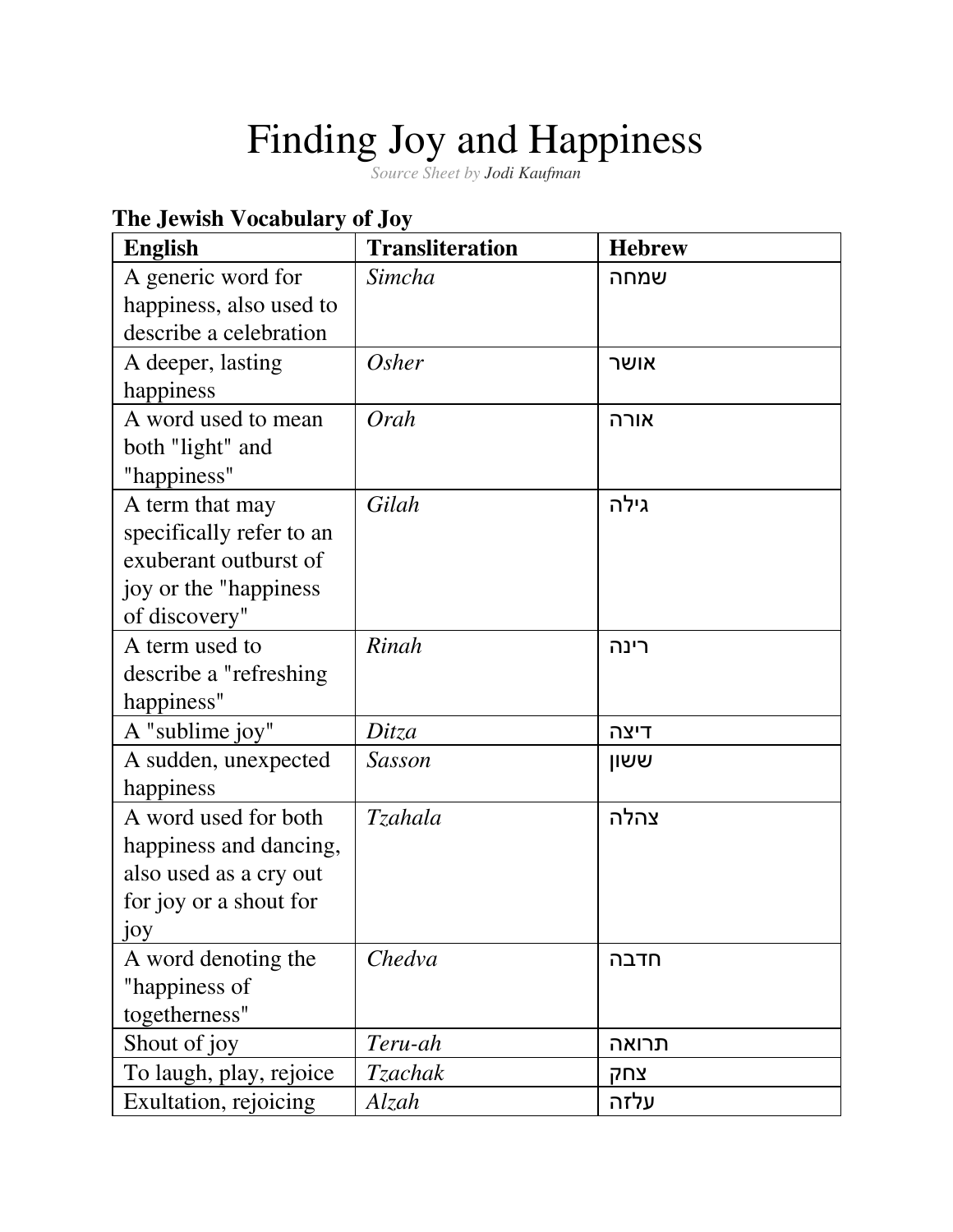#### **[Psalms](https://www.sefaria.org/Psalms.126.5) 126:5**

They who sow in tears shall reap with songs of joy.

#### **[Psalms](https://www.sefaria.org/Psalms.30.12) 30:12**

You turned my lament into dancing, you undid my sackcloth and girded me with joy,

## [תהילים](https://www.sefaria.org/Psalms.126.5) קכ״ו**:**ה׳

ֿהַזֹּרְעָים בְּדִמְעַ ה בְּרִנָּה יִקְצְרוּ:

## [תהילים](https://www.sefaria.org/Psalms.30.12) ל׳**:**י״ב

ָהָפָכָתָ מְסִפְּדִי לְמָחֶוֹל לִי פְּתַּחִתָּ ַשְּׂיֱי וַתְּאַזְרֶנִי שִׂמְחָה:

### **[Psalms](https://www.sefaria.org/Psalms.30.13) 30:13**

that [my] whole being might sing hymns to You endlessly; O LORD my God, I will praise You forever.

## [תהילים](https://www.sefaria.org/Psalms.30.13) ל׳**:**י״ג

[משנה](https://www.sefaria.org/Pirkei_Avot.4.1) אבות ד׳**:**א׳

לְמַעַן ו<sub>ּ</sub>יְזַמֶּרְךָ כֻבוֹד וְלֵ<sup>ׂ</sup>א יִדִּֽם יְהוֵה ּאֱלֹהַ ֹי לְעוֹלָם אוֹדֶךָ:

ָאֵיזֶהוּ עשִׁיר, הַשֶּׂמֵחַ בְּחֵלְקוֹ,

ָ**ֿיִ** תֹאכֵל אַשְׁרֶיךַ וְטוֹב לָךְ.

ֶשֶׁנֱּא ַמר (תהלים קכח) יְִג ַ יע ַכֶּפּ ָ יך

ֿאַשְׁרֶיךָ, בָּעוֹלָם הַזֶּה. וְטוֹב לָךְ,

#### **[Pirkei](https://www.sefaria.org/Pirkei_Avot.4.1) Avot 4:1**

Who is the rich one? He who is happy with his lot, as it says, "When you eat [from] the work of your hands, you will be happy, and it will be well with you" (Psalms 128:2). "You will be happy" in this world, and "it will be well with you" in the world to come.

# [משלי](https://www.sefaria.org/Proverbs.12.25) י״ב**:**כ״ה

ַלַעוֹלַם הַבָּא.

ּדְאָגָה בְלֶב־אַישׁ יַשְׁחֶנָּה וְדָבָר

**[Proverbs](https://www.sefaria.org/Proverbs.12.25) 12:25** If there is anxiety *[yashchena]* in a